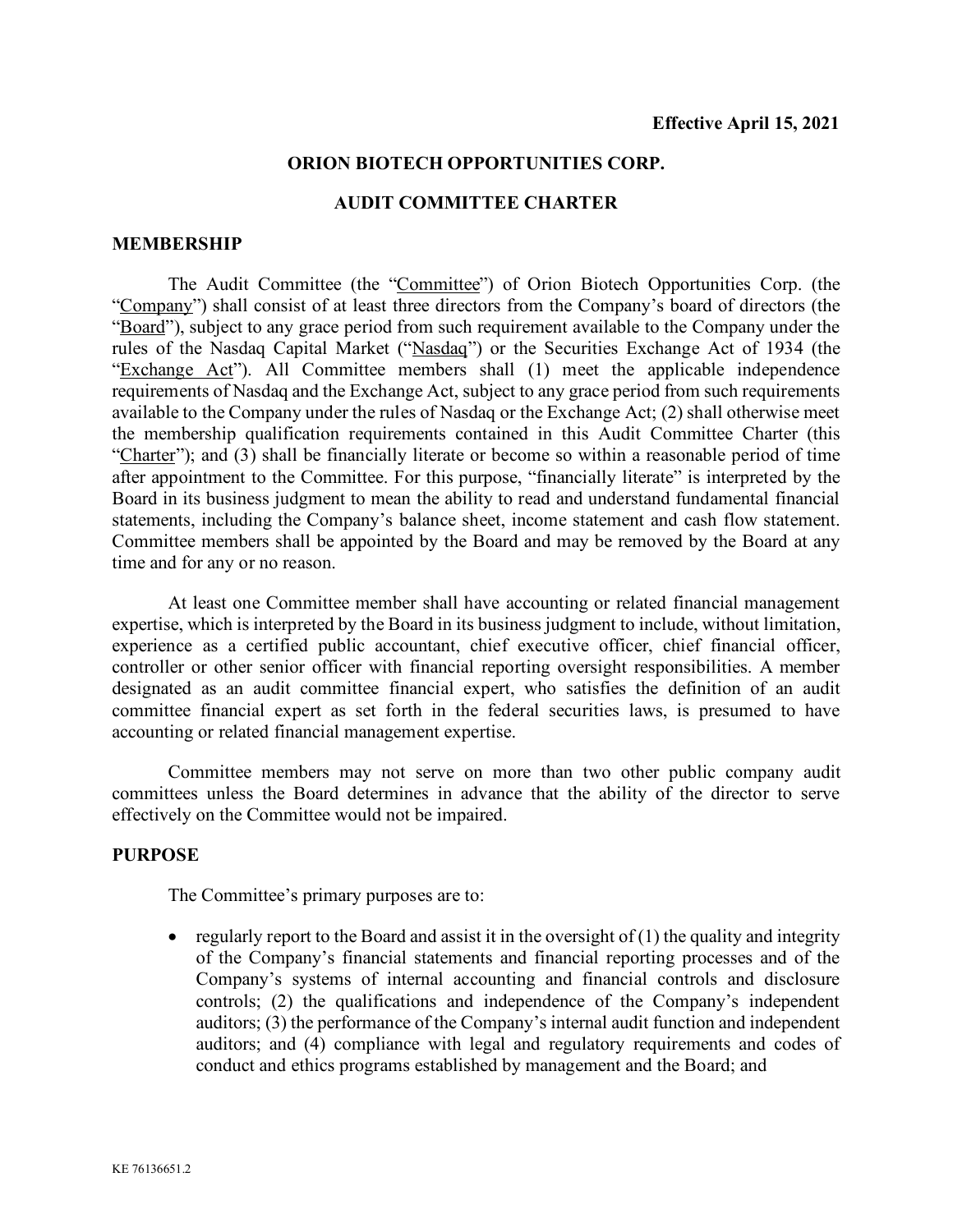• prepare the report of the Committee required by the rules and regulations of the Securities and Exchange Commission (the "SEC") for inclusion in the Company's annual proxy statement.

The Committee is not responsible for planning or conducting audits or for any determination that the Company's financial statements and disclosures are complete and accurate or are in accordance with generally accepted accounting principles in the United States ("GAAP"). Those tasks are the responsibility of the Company's management and independent auditors.

### **STRUCTURE AND OPERATIONS**

The Board shall designate one of the members of the Committee to serve as chairperson (the "Chair") of the Committee. The Committee shall meet periodically at such times as it determines to be necessary or appropriate and shall periodically report to the Board regarding any issues that arise with respect to the quality or integrity of the Company's financial statements, the Company's compliance with legal or regulatory requirements, the performance and independence of the Company's independent auditors, the performance of the Company's internal audit function or any other issues, recommendations or findings as it deems appropriate.

A majority of the members of the Committee shall constitute a quorum for the transaction of business. The Committee may act only upon approval of a majority of its members. The action of the Committee at a meeting at which a quorum is present shall be the act of the Committee. The Committee may act in writing by the unanimous consent of its members. The Committee may invite the Chairman of the Board, if any, the Chief Executive Officer or others to attend all or a portion of its meetings. The Committee shall have the opportunity at each regularly scheduled meeting to meet in executive session without the presence of management. In addition, the Committee shall meet periodically with management, with the head of internal audit and with the independent auditors in separate executive sessions to discuss any matters that the Committee or any of these persons or groups believes should be discussed privately. The Committee may delegate any of its responsibilities to one or more subcommittees as it may deem appropriate, to the extent allowed by applicable law and the rules of Nasdaq.

## **AUTHORITY AND RESOURCES**

The Committee is directly responsible for the appointment (subject, if applicable, to shareholder ratification), compensation, retention and oversight of any independent auditor engaged for the purpose of preparing or issuing an audit report or performing other audit, review or attest services for the Company, and the independent auditor must report directly to the Committee. The Committee also shall have the authority to engage outside legal, accounting or other advisors as the Committee determines to be advisable in carrying out its responsibilities hereunder. The Company shall pay to any independent auditor or outside legal or other advisor retained by the Committee such compensation, including, without limitation, usual and customary expenses and charges, as shall be determined by the Committee. The Company also shall pay such ordinary administrative expenses of the Committee that are necessary or appropriate in carrying out its duties as shall be determined by the Committee.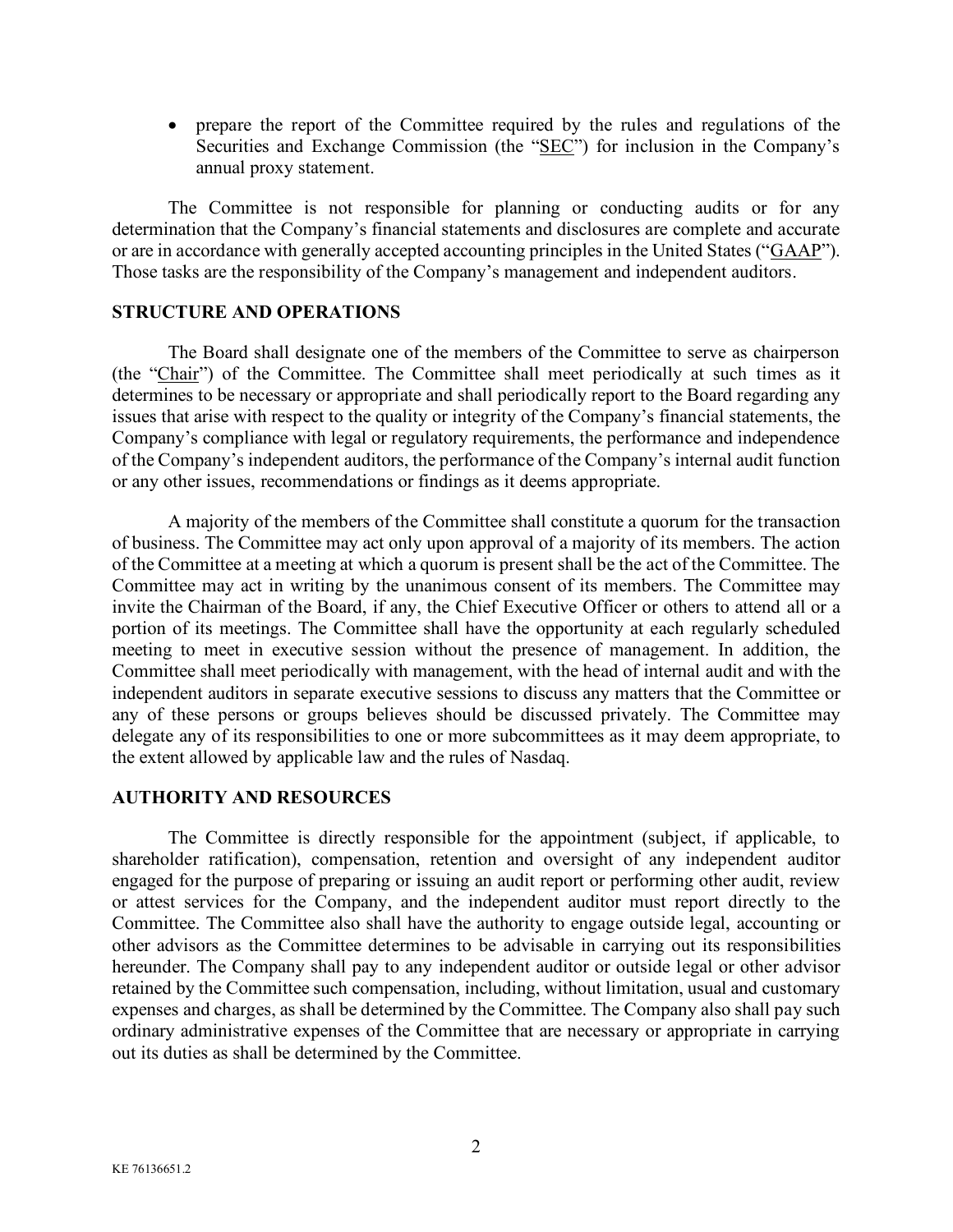# **RESPONSIBILITIES**

The responsibilities of the Committee shall include the following, along with any other matters the Board may delegate to the Committee from time to time:

## **Financial Statements and Disclosures**

- 1. Review and discuss with management and the independent auditors:
	- The Company's annual audited financial statements and quarterly unaudited financial statements. This review must be conducted at a meeting (whether in person, telephonic or otherwise) and must include a review of the Company's specific disclosures under Management's Discussion and Analysis of Financial Condition and Results of Operations. The Committee shall recommend to the Board whether the annual audited financial statements should be included in the Company's Annual Report on Form 10- K.
	- The independent auditors' report mandated by Section 10A of the Exchange Act regarding: (a) illegal acts, (b) related party transactions, (c) critical accounting policies and practices, (d) alternative treatments of financial information within GAAP that have been discussed with management, along with the ramifications of the use of such alternative disclosures and treatments and the treatment preferred by the independent auditors, and (e) other material written communications between the independent auditors and management, such as any management letter or schedule of unadjusted differences.
	- Major issues regarding accounting principles and financial statement presentations, including any significant changes in the Company's selection or application of accounting principles and major issues as to the adequacy and effectiveness of the Company's internal controls and any special audit steps adopted in light of material control deficiencies.
	- Analyses prepared by management and/or the independent auditors setting forth significant financial reporting issues and judgments made in connection with the preparation of financial statements, including analyses of the effects of alternative GAAP methods on the financial statements.
	- The effect of regulatory and accounting initiatives, as well as off-balance sheet structures, on the financial statements of the Company.
- 2. Discuss the Company's policies governing the process by which risk assessment and risk management is undertaken. Once per year, the Committee should discuss the Company's major financial risk exposures and the steps management has taken (including guidelines and policies) to monitor and control such exposures.
- 3. Discuss the Company's earnings press releases, as well as financial information and earnings guidance provided to analysts and rating agencies. This discussion may be general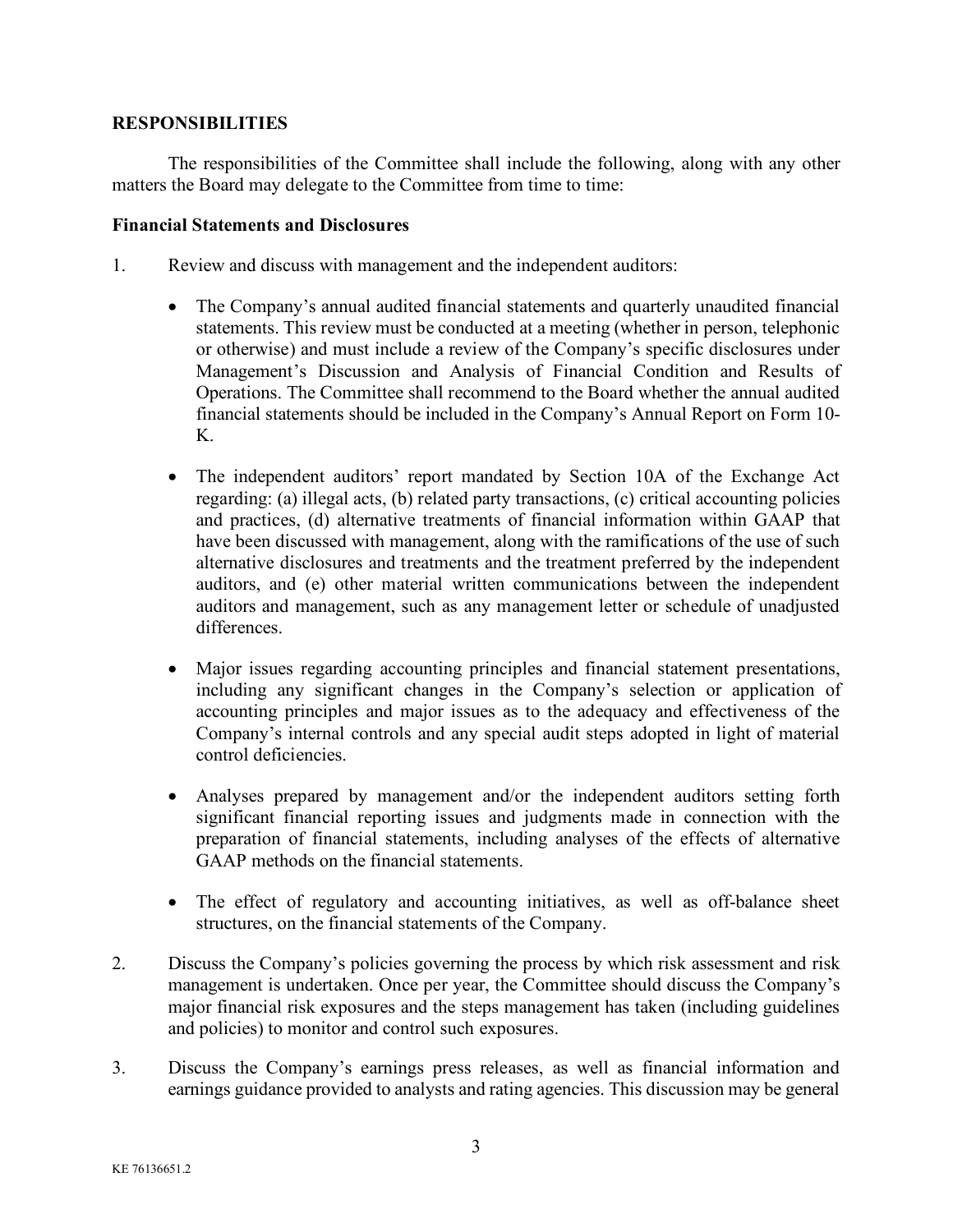(i.e., in terms of the types of information to be disclosed and the type of presentation to be made, paying particular attention to the use of "pro forma" or "adjusted" non-GAAP financial information), and the Committee need not discuss in advance each earnings release or each instance in which the Company may provide earnings guidance.

4. Review disclosures made by the Chief Executive Officer and Chief Financial Officer regarding any significant deficiencies or material weaknesses in the design or operation of the Company's internal control over financial reporting that are reasonably likely to adversely affect the Company's ability to record, process, summarize and report financial information and any fraud that involves management or other employees that have a significant role in the Company's internal control over financial reporting.

# **Ethical and Legal Compliance**

- 5. Exercise oversight of the implementation and effectiveness of the Company's Code of Ethics (the "Code"), and make recommendations to the Board regarding any changes, amendments, and modifications to the Code.
- 6. At least annually, review with the Chief Financial Officer or other designated executive officer (the "Representative"), and other ethics and compliance personnel as appropriate, the ethics and compliance function, including responsibilities, resources, Code implementation, assessment of Code effectiveness, and inquiries made to the Representative.
- 7. Establish procedures for (a) the receipt, retention and treatment of complaints received by the Company regarding accounting, internal accounting controls or reports which raise material issues regarding the Company's financial statements or accounting policies, and (b) the confidential, anonymous submission by Company employees of concerns regarding questionable accounting or auditing matters, including a whistleblower hotline.
- 8. Discuss with the Company's Representative (or such other person having responsibility for oversight of the Company's legal matters as appropriate) legal matters that may have a material impact on the Company's financial statements or compliance policies.
- 9. Approve all waivers of the Code for officers of the Company.

## **Independent Auditors**

10. Approve the annual audit fees to be paid to the independent auditors. Pre-approve all audit services, as well as all permitted non-audit services to be performed for the Company by the independent auditors, including the fees and terms of the services to be performed, as and to the extent required by the Exchange Act and the Sarbanes-Oxley Act of 2002. The Committee must consider whether the provision of permitted non-audit services by the independent auditors is compatible with maintaining the auditor's independence, and shall solicit the input of management and the independent auditors on that issue. The Chair (or any Committee member if the Chair is unavailable) may pre-approve such services in between Committee meetings; provided, however, that the Chair (or such other Committee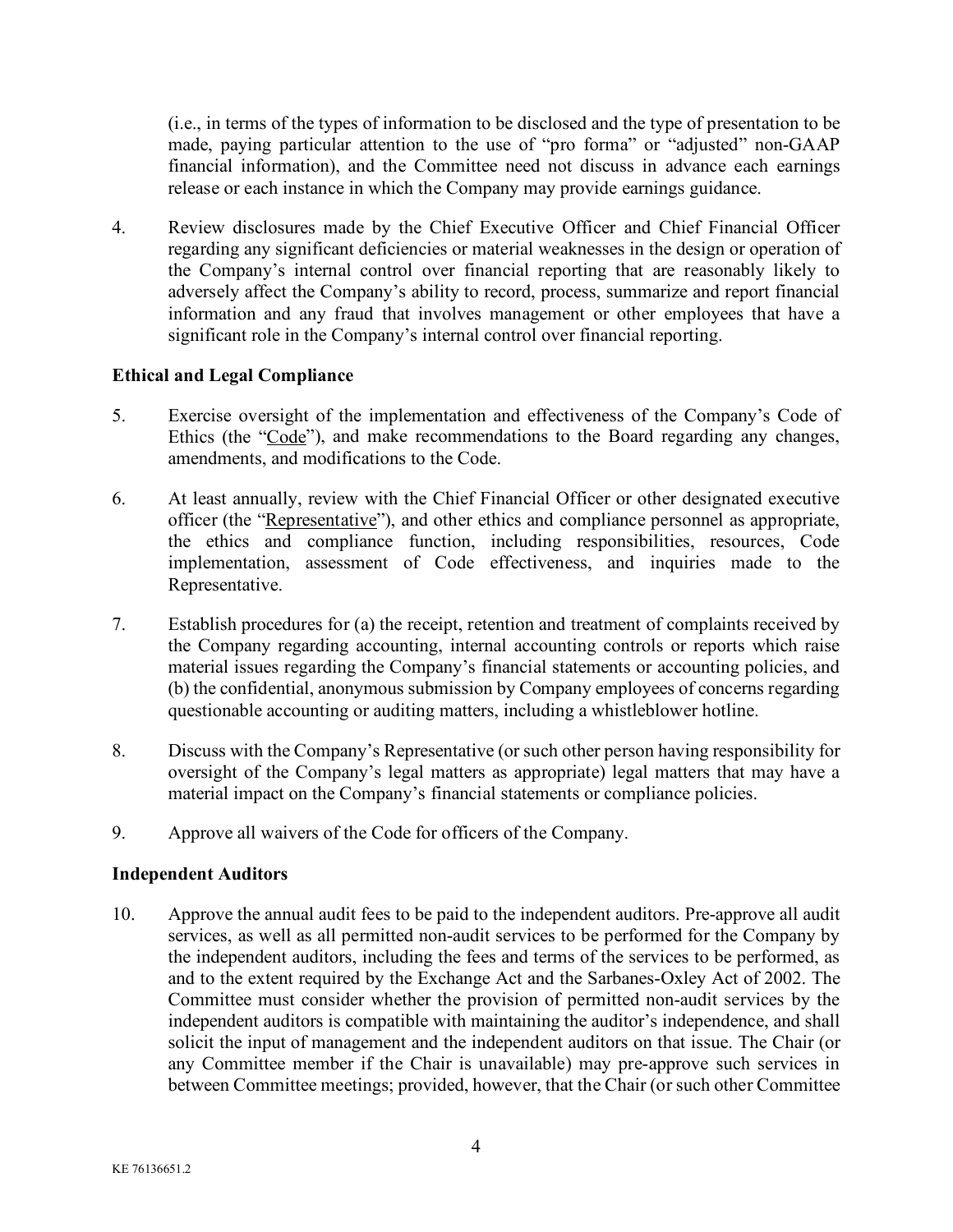member) must disclose all such pre-approved services to the full Committee at the next scheduled meeting.

- 11. Appoint or replace, determine the compensation of and oversee the Company's independent auditors (including resolution of disagreements between management and the independent auditor regarding financial reporting) for the purpose of preparing or issuing an audit report or related work. As part of its oversight function, the Committee shall resolve any disagreements between management and the independent auditors regarding financial reporting. The Committee also shall propose and approve the discharge of the independent auditors when circumstances warrant.
- 12. At least annually, obtain and review a report by the independent auditors describing (a) the audit firm's internal quality-control procedures, (b) any material issues raised by the most recent internal quality-control or peer review of the audit firm or by any inquiry, review or investigation by governmental or professional authorities (including the Public Company Accounting Oversight Board), within the last five years, respecting one or more independent audits carried out by the audit firm and any steps taken to address any such issues, and (c) the auditor's independence and all relationships between the audit firm and the Company.
- 13. After reviewing the independent auditors' report referred to in paragraph 12 above and such auditors' work throughout the year, annually evaluate the qualifications, performance and independence of the independent auditors, including a review and evaluation of the lead partner on the audit, taking into account the opinions of management and the Company's internal auditors. As part of this independence review, the Committee will verify the rotation of the lead, concurring and other audit partners as required by law and review and discuss with the independent auditors all significant relationships they have with the Company that could impair the auditors' independence. The Committee also should periodically consider whether, in order to ensure continuing auditor independence, there should be regular rotation of the independent auditor. The Committee shall present its conclusions with respect to the independent auditors to the Board.
- 14. At least annually, discuss with the independent auditors, out of the presence of management if deemed appropriate:
	- The overall scope, planning and staffing of the annual audit.
	- The matters required to be discussed by Statement on Auditing Standards No. 61, as amended, relating to the conduct of the audit.
	- Any audit problems or difficulties, and management's response, including a discussion regarding: (a) any restrictions on the scope of the independent auditors' activities or on access to requested information, (b) any significant disagreements with management, (c) any accounting adjustments that were noted or proposed by the independent auditors but were "passed" (as immaterial or otherwise), (d) any communications between the independent audit team and the independent auditors' national office respecting auditing or accounting issues presented by the engagement, (e) any "management" or "internal